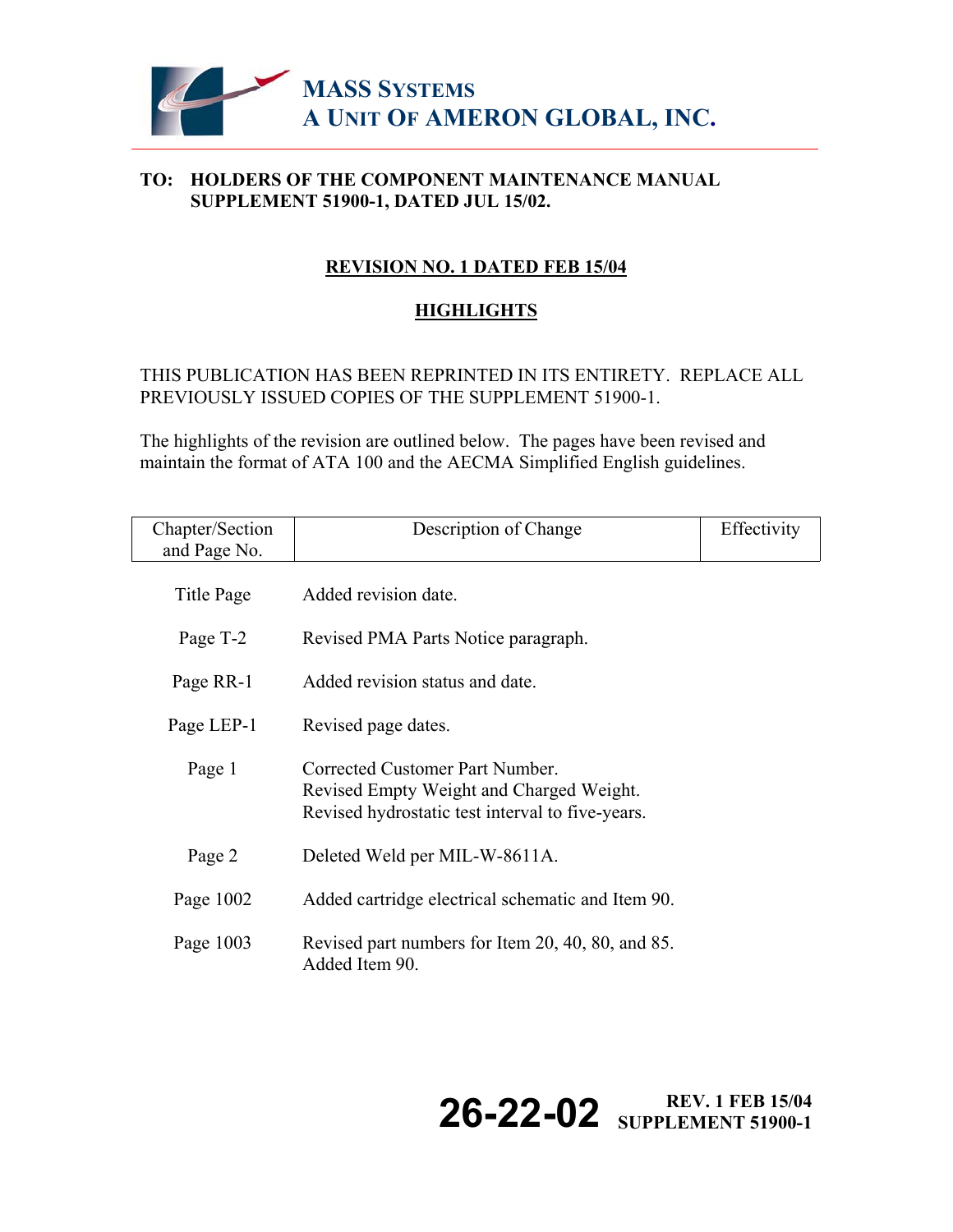

A Unit of AMERON GLOBAL, INC.

#### **FIRE EXTINGUISHER, DUAL OUTLET**

**60-CUBIC INCH (0,98 LITER)** 

**P/N 51900-1** 

**SUPPLEMENT TO** 

#### **COMPONENT MAINTENANCE MANUAL 26-22-02**

## **TECHNICAL PROPERTIES AND**

## **ILLUSTRATED PARTS LIST**

**26-22-02 PAGE T-1 JUL 15/02 REV. 1 FEB 15/04 SUPPLEMENT 51900-1**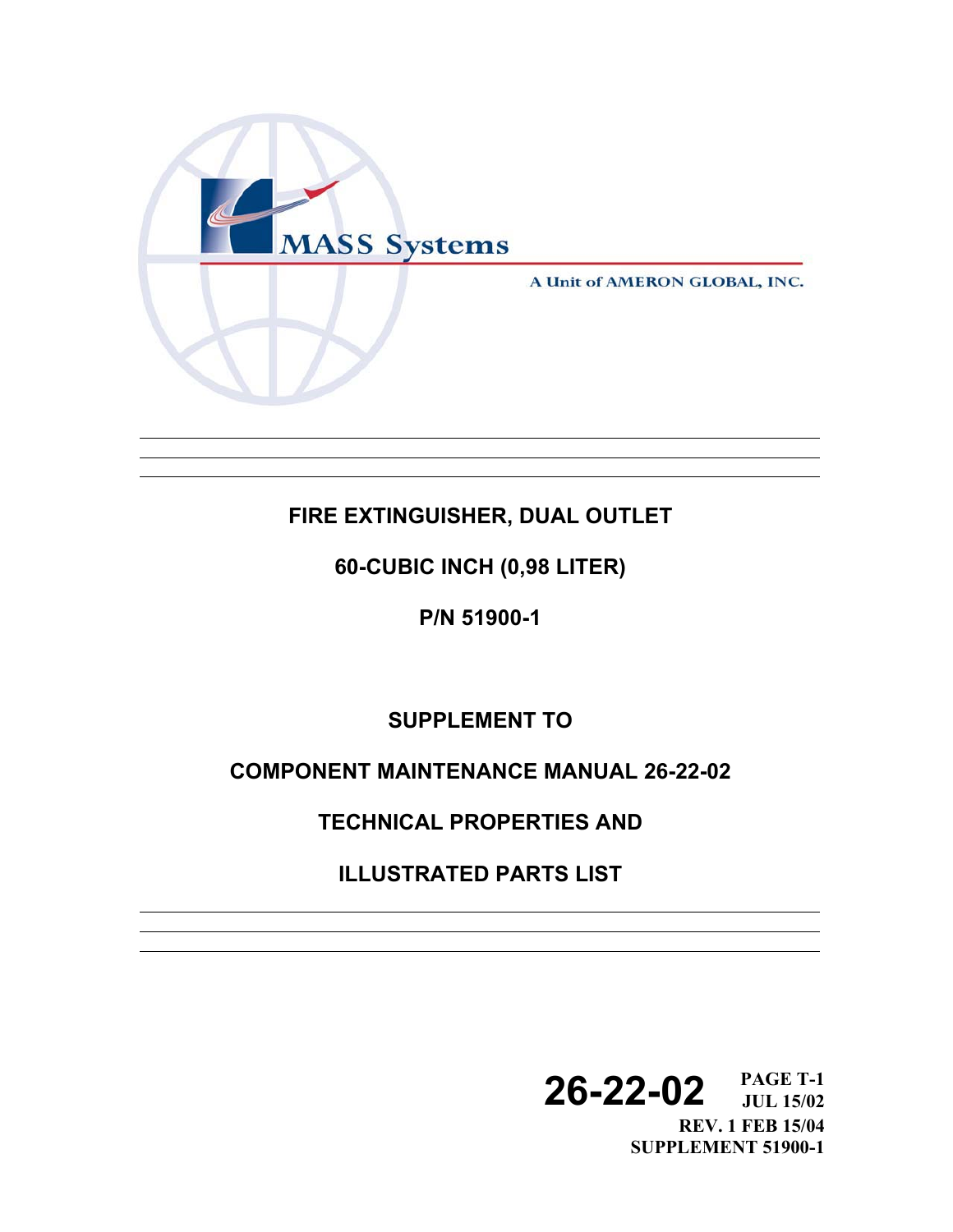

#### **CONFIDENTIALITY NOTICE**

This document contains confidential and proprietary information, which is the property of MASS Systems, A Unit of Ameron Global, Inc. and shall not be copied or reproduced, in whole or in part, or the contents divulged or used for manufacture, without the specific written permission of MASS Systems, A Unit of Ameron Global, Inc. Recipient, by acceptance, use, or retention of this document, acknowledges and agrees to the foregoing and covenants to maintain the contents in confidence.

#### **TECHNICAL DATA EXPORT NOTICE**

This data is exported to the requirements of the United States Government Export Administration Act of 1969, as amended, and promulgated by the export administration regulations as issued by the U. S. Department of Commerce. The data may not be reproduced and shall not, without the written permission of MASS Systems, A Unit of Ameron Global, Inc., be used for purposes of manufacture, or shall it be disclosed, reexported, nor transmitted directly or indirectly from the importing country to any person, government, governmental entity or institution of another foreign government. It is understood and agreed that the use of this data shall be limited to the following purposes: (i) use by Support Service Contractors (except for manufacture), (ii) emergency repair or overhaul work, (iii) receiving inspection of hardware, or (iv) evaluation of a bid or proposal. By acknowledgement of receipt of data containing this legend, importer agrees to comply thereto.

## **PMA PARTS NOTICE**

MASS Systems, A Unit of Ameron Global, Inc. authorizes the use of FAA-PMA component parts approved for use on the fire extinguisher application.

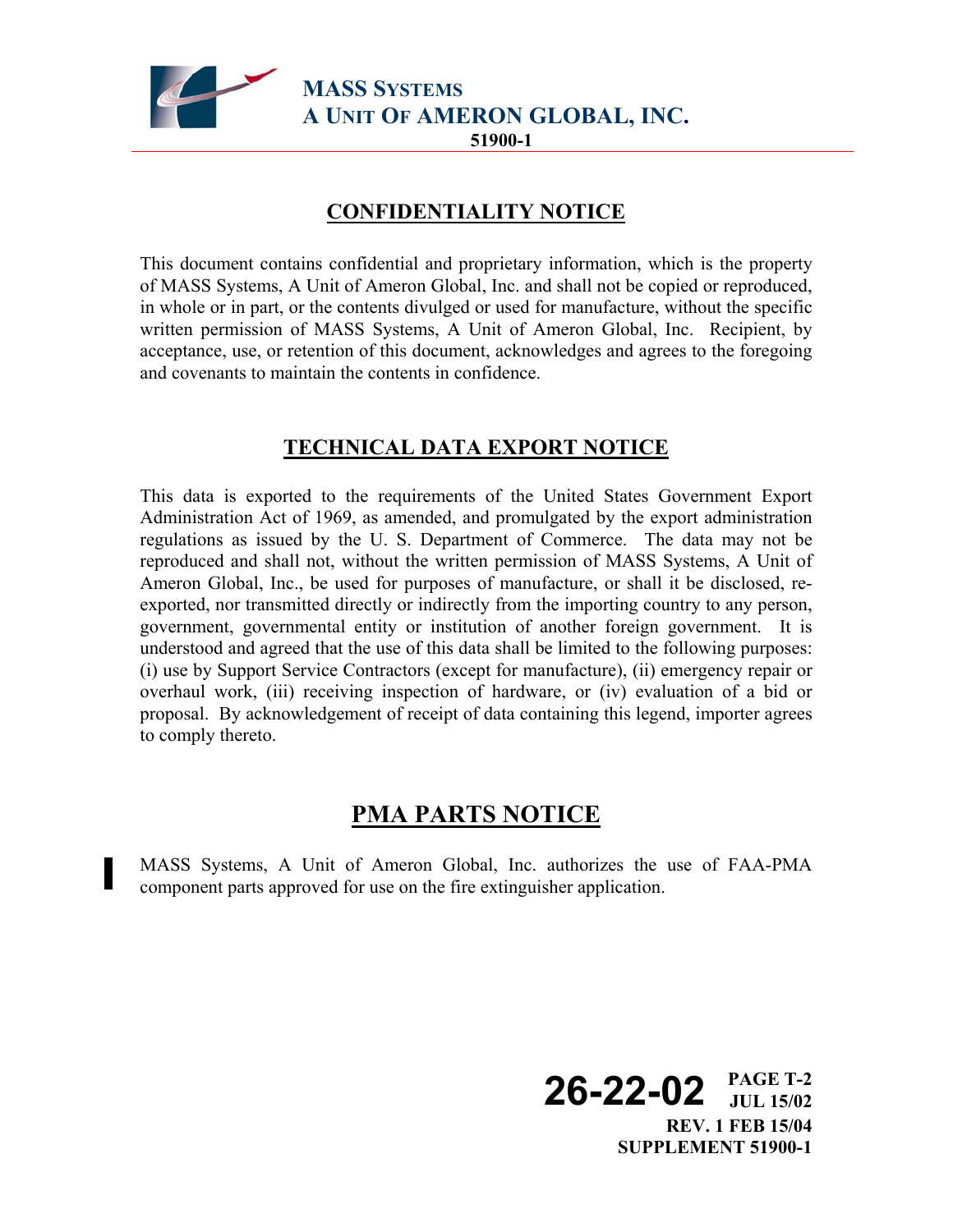

## **RECORD OF REVISIONS**

| REV.         | $\operatorname{ISSUE}$ | <b>DATE</b>   | $\rm BY$ | REV. | $\operatorname{ISSUE}$ | <b>DATE</b>   | <b>BY</b> |
|--------------|------------------------|---------------|----------|------|------------------------|---------------|-----------|
| NO.          | $\mathbf{DATE}$        | ${\sf FILED}$ |          | NO.  | <b>DATE</b>            | ${\sf FILED}$ |           |
| $\mathbf{1}$ | FEB 15/04              | FEB 15/04     |          |      |                        |               |           |
|              |                        |               |          |      |                        |               |           |
|              |                        |               |          |      |                        |               |           |
|              |                        |               |          |      |                        |               |           |
|              |                        |               |          |      |                        |               |           |
|              |                        |               |          |      |                        |               |           |
|              |                        |               |          |      |                        |               |           |
|              |                        |               |          |      |                        |               |           |
|              |                        |               |          |      |                        |               |           |
|              |                        |               |          |      |                        |               |           |
|              |                        |               |          |      |                        |               |           |
|              |                        |               |          |      |                        |               |           |
|              |                        |               |          |      |                        |               |           |
|              |                        |               |          |      |                        |               |           |
|              |                        |               |          |      |                        |               |           |
|              |                        |               |          |      |                        |               |           |
|              |                        |               |          |      |                        |               |           |
|              |                        |               |          |      |                        |               |           |
|              |                        |               |          |      |                        |               |           |
|              |                        |               |          |      |                        |               |           |

**26-22-02 PAGE RR-1/RR-2 JUL 15/02 REV. 1 FEB 15/04 SUPPLEMENT 51900-1**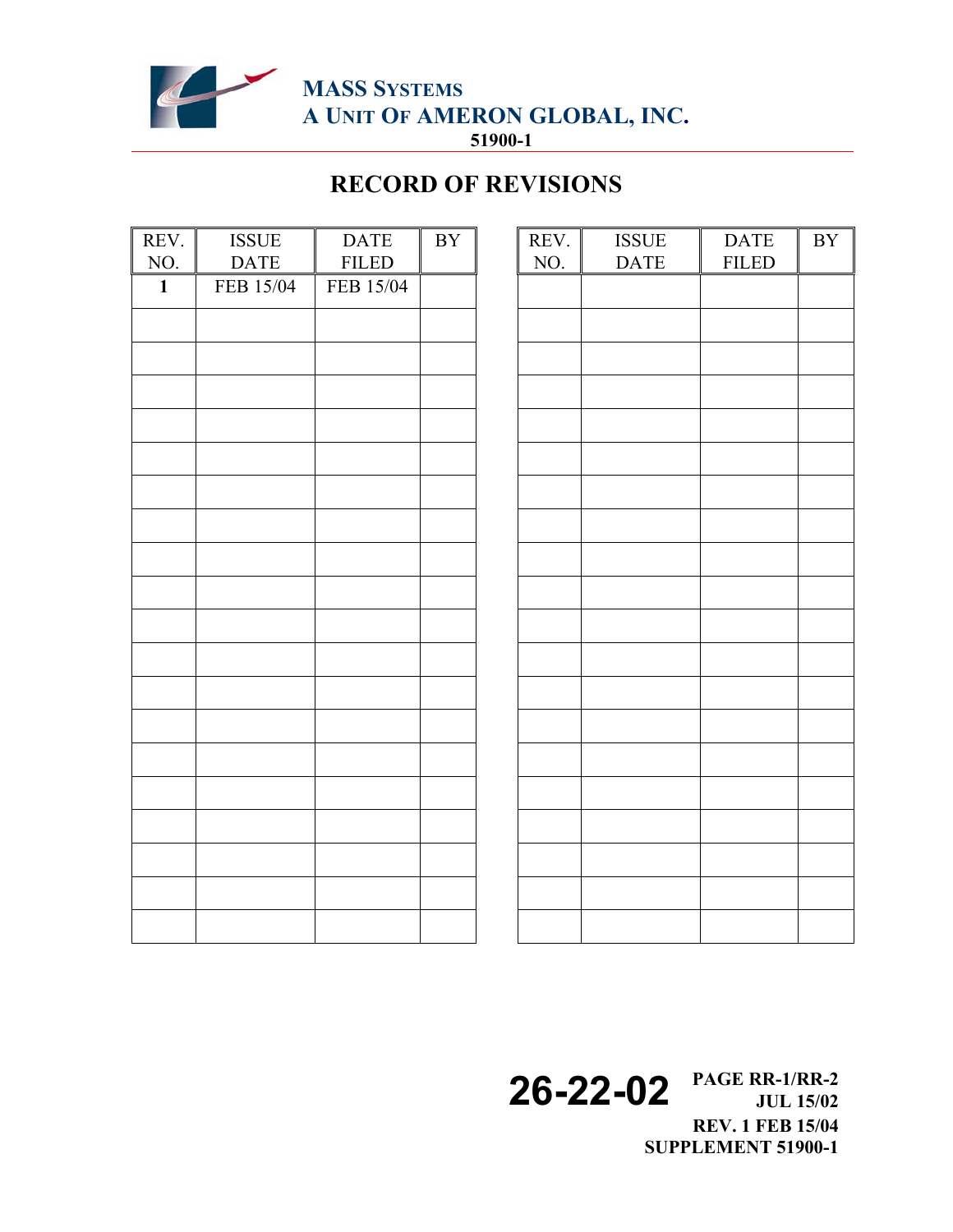

#### **RECORD OF TEMPORARY REVISIONS**

| REV. NO. | $\overline{\mathsf{PAGE}}$ | <b>ISSUE</b> | $\overline{\rm BY}$ | <b>DATE</b>    | $\overline{\rm BY}$ |
|----------|----------------------------|--------------|---------------------|----------------|---------------------|
|          | <b>NUMBER</b>              | <b>DATE</b>  |                     | <b>REMOVED</b> |                     |
|          |                            |              |                     |                |                     |
|          |                            |              |                     |                |                     |
|          |                            |              |                     |                |                     |
|          |                            |              |                     |                |                     |
|          |                            |              |                     |                |                     |
|          |                            |              |                     |                |                     |
|          |                            |              |                     |                |                     |
|          |                            |              |                     |                |                     |
|          |                            |              |                     |                |                     |
|          |                            |              |                     |                |                     |
|          |                            |              |                     |                |                     |
|          |                            |              |                     |                |                     |
|          |                            |              |                     |                |                     |
|          |                            |              |                     |                |                     |
|          |                            |              |                     |                |                     |
|          |                            |              |                     |                |                     |
|          |                            |              |                     |                |                     |
|          |                            |              |                     |                |                     |
|          |                            |              |                     |                |                     |
|          |                            |              |                     |                |                     |

**26-22-02 PAGE RTR-1/RTR-2 JUL 15/02 SUPPLEMENT 51900-1**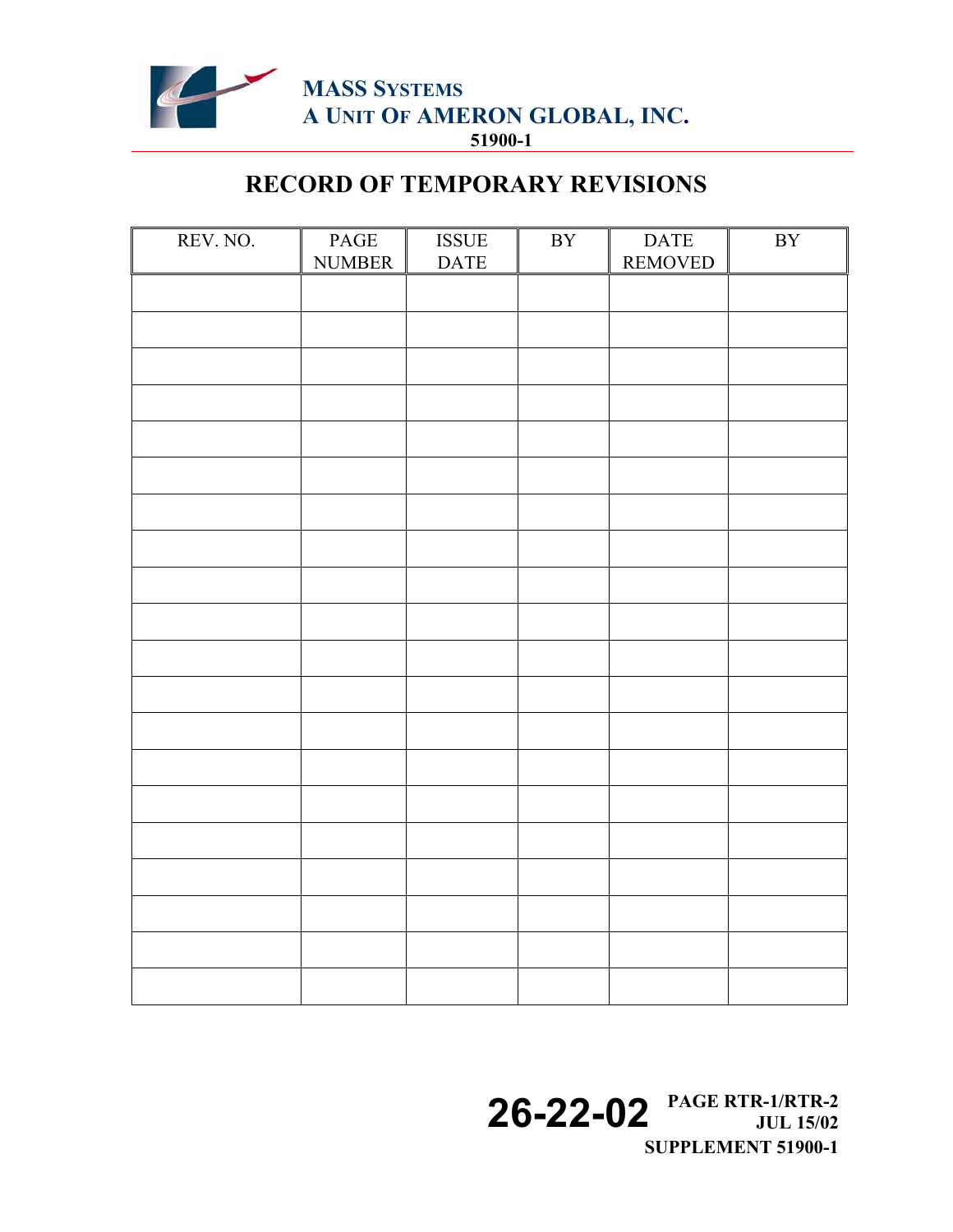

**51900-1**

# **SERVICE BULLETIN LIST**

| SERVICE BULLETIN | ISSUE DATE | DATE FILED | $\overline{\rm BY}$ |
|------------------|------------|------------|---------------------|
|                  |            |            |                     |
|                  |            |            |                     |
|                  |            |            |                     |
|                  |            |            |                     |
|                  |            |            |                     |
|                  |            |            |                     |
|                  |            |            |                     |
|                  |            |            |                     |
|                  |            |            |                     |
|                  |            |            |                     |
|                  |            |            |                     |
|                  |            |            |                     |
|                  |            |            |                     |
|                  |            |            |                     |
|                  |            |            |                     |
|                  |            |            |                     |
|                  |            |            |                     |
|                  |            |            |                     |
|                  |            |            |                     |
|                  |            |            |                     |
|                  |            |            |                     |
|                  |            |            |                     |
|                  |            |            |                     |
|                  |            |            |                     |

**26-22-02 PAGE SBL-1/SBL-2 JUL 15/02 SUPPLEMENT 51900-1**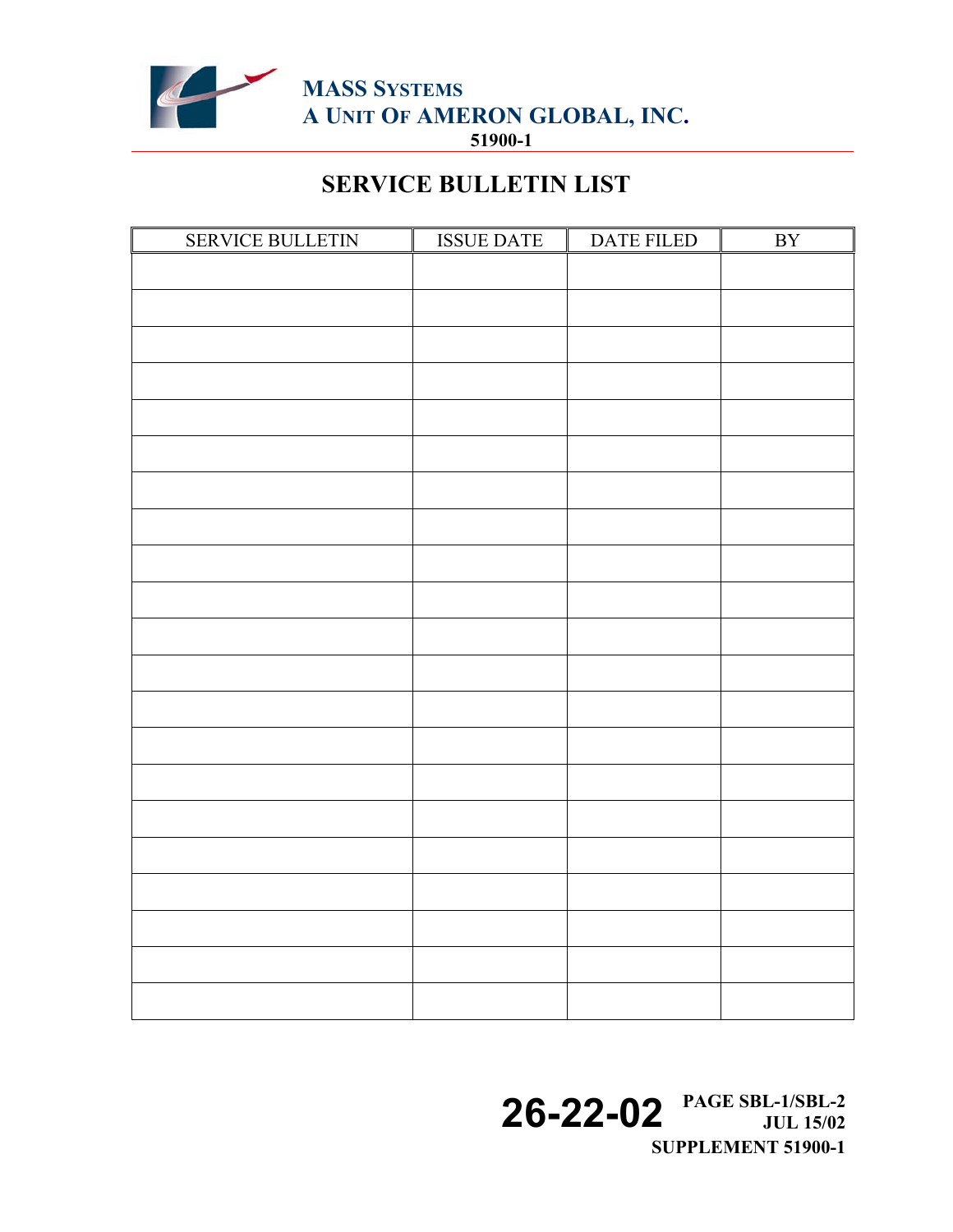

**MASS SYSTEMS A UNIT OF AMERON GLOBAL, INC.**

**51900-1**

# **LIST OF EFFECTIVE PAGES**

| <b>Subject</b>                                              | Page                         | <u>Date</u>                                                              |
|-------------------------------------------------------------|------------------------------|--------------------------------------------------------------------------|
| <b>Title Page</b><br><b>Notices</b>                         | $T-1$<br>$T-2$               | <b>FEB 15/04</b><br><b>FEB 15/04</b>                                     |
| <b>Record of Revisions</b>                                  | $RR-1$<br>$RR-2$             | <b>FEB 15/04</b><br><b>Blank</b>                                         |
| <b>Record of Temporary</b><br><b>Revisions</b>              | RTR-1<br>$RTR-2$             | <b>JUL 15/02</b><br><b>Blank</b>                                         |
| <b>Service Bulletin List</b>                                | SBL-1<br>$SBL-2$             | <b>JUL 15/02</b><br><b>Blank</b>                                         |
| <b>List of Effective Pages</b>                              | $LEP-1$<br>$LEP-2$           | <b>FEB 15/04</b><br><b>Blank</b>                                         |
| <b>Description and</b><br>Operation                         | 1<br>2                       | <b>FEB 15/04</b><br><b>FEB 15/04</b>                                     |
| <b>Assembly (Including</b><br><b>Storage</b>                | 701<br>702                   | <b>JUL 15/02</b><br><b>Blank</b>                                         |
| <b>Special Tools,</b><br><b>Fixtures</b> , and<br>Equipment | 901<br>902                   | <b>JUL 15/02</b><br><b>Blank</b>                                         |
| <b>Illustrated Parts List</b>                               | 1001<br>1002<br>1003<br>1004 | <b>JUL 15/02</b><br><b>FEB 15/04</b><br><b>FEB 15/04</b><br><b>Blank</b> |

**26-22-02 PAGE LEP-1/LEP-2 JUL 15/02**

**REV. 1 FEB 15/04 SUPPLEMENT 51900-1**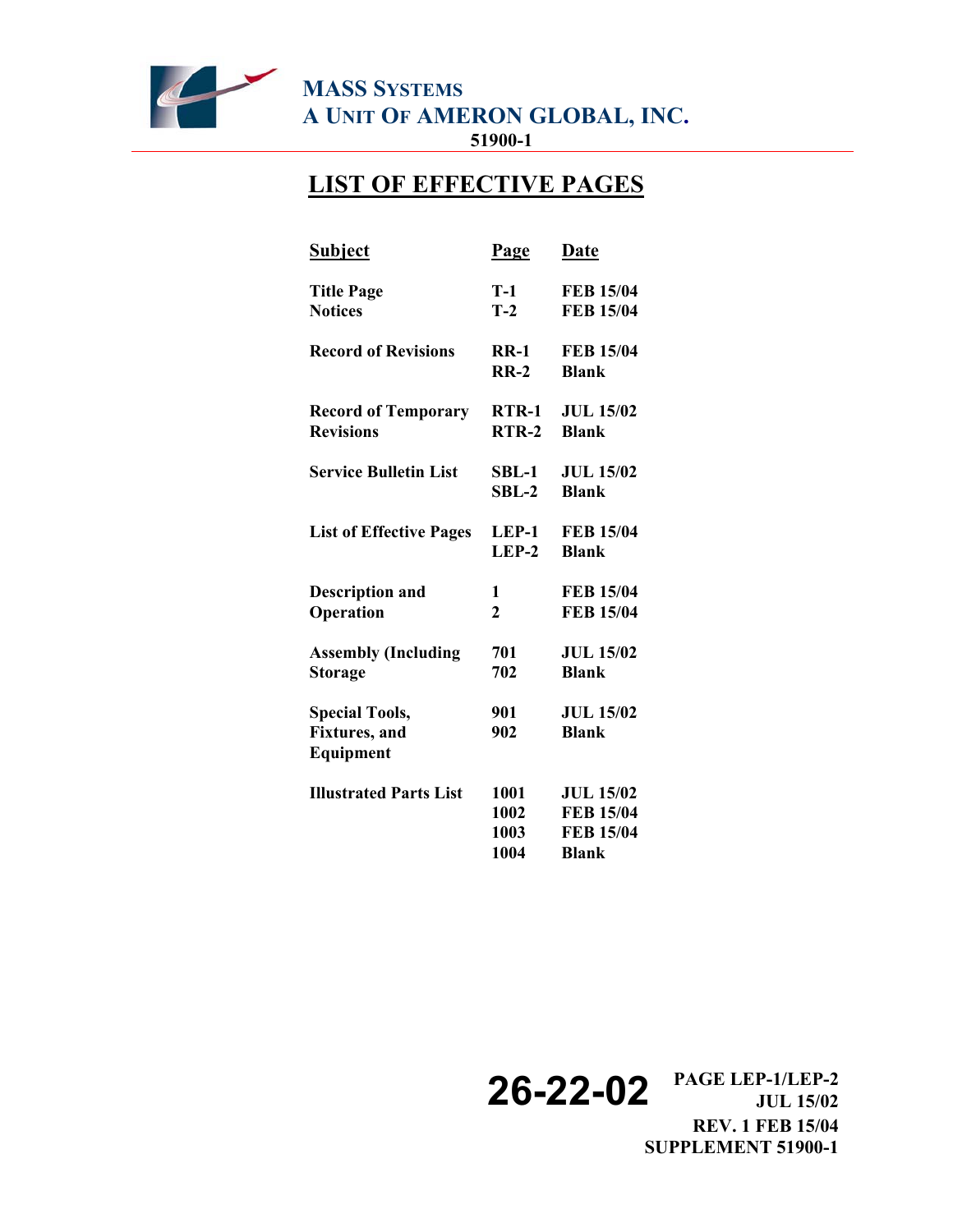

 $\blacksquare$ 

 $\blacksquare$ 

П

 $\blacksquare$ 

 $\blacksquare$ 

**51900-1**

## **TECHNICAL PROPERTIES**

**Table 1** 

| <b>PROPERTY</b>                              | <b>SPECIFICATION</b>                                      |
|----------------------------------------------|-----------------------------------------------------------|
| Description                                  |                                                           |
| Part Number                                  | 51900-1                                                   |
| <b>Customer Part Number</b>                  | 76306-7901-106                                            |
| Nomenclature                                 | Fire Extinguisher, Dual Outlet                            |
| Complies With                                | MIL-C-22284 and DOT-E-10440-1000                          |
| <b>Customer Specification Number</b>         | 76306-07901                                               |
| <b>Functional Properties</b>                 |                                                           |
| <b>Internal Volume</b>                       | 60-cubic inches (0,98 liters)                             |
| <b>Extinguishing Agent</b>                   | Bromotrifluoromethane $(CBrF_3)$                          |
| Pressuring Gas                               | Nitrogen $(N_2)$                                          |
| Temperature Range                            | -65°F to +180°F (-54°C to +82°C)                          |
| Pressure Data At 70°F (21°C)                 |                                                           |
| <b>Charge Pressure</b>                       | 600- to 625-psig (4137 to 4309 kPag)                      |
| Hydrostatic Test Pressure *                  | 2000-psig (13790 kPag)                                    |
| <b>Burst Pressure</b>                        | 3000-psig (20685 kPag) minimum                            |
| <b>Safety Relief Pressure</b>                | 1400- to 1800-psig (9653 to 12411 kPag)                   |
| Weight Data                                  |                                                           |
| Empty Fire Extinguisher **                   | 3.92-pounds $(1,78 \text{ kg})$ maximum                   |
| Extinguishing Agent (full charge)            | 1.75- to 1.85-pounds $(0,79 \text{ to } 0,84 \text{ kg})$ |
| Nitrogen Charge                              | 0.06-pound $(0,03 \text{ kg})$                            |
| Charged Fire Extinguisher **                 | 5.83-pounds (2,65 kg) maximum                             |
| Weight Check Interval                        | Once a year is recommended                                |
| Allowable weight deviation - actual weight   | Minus $0.05$ -pound $(0.02 \text{ kg})$                   |
| versus weight marked on identification plate |                                                           |
|                                              |                                                           |

The fire extinguisher hydrostatic test interval is every 5-years. If 5-years have not elapsed, hydrostatic test can be waived.

\*\* Weight check includes the cartridges (5) and discharge outlet valves (Item 20). Weight check includes the rubber sleeve (Item 90). Weight check does not include the mounting kit (Item -70).

> **26-22-02 PAGE 1 JUL 15/02 REV. 1 FEB 15/04 SUPPLEMENT 51900-1**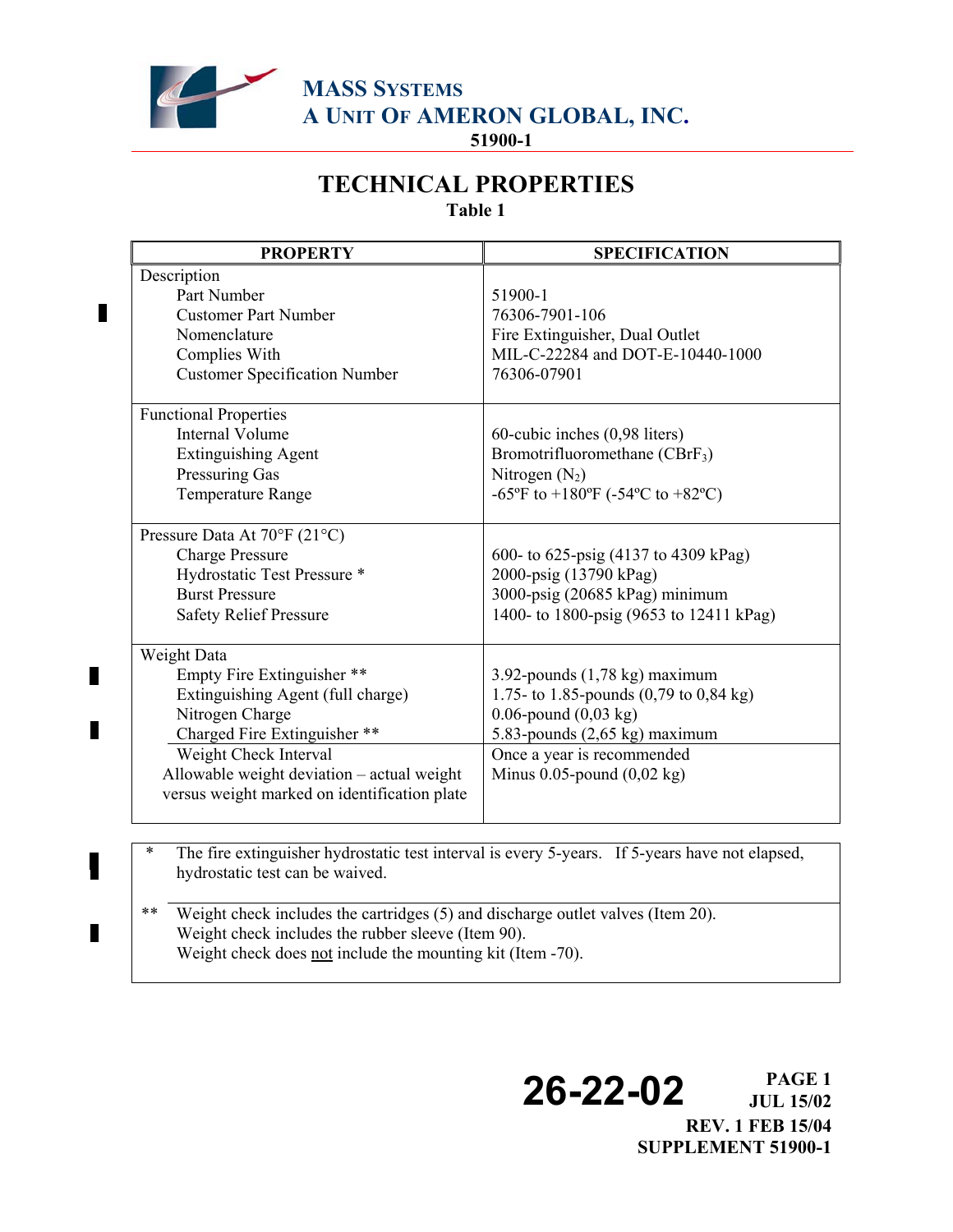

 $\begin{array}{c} \hline \end{array}$ 

## **MASS SYSTEMS A UNIT OF AMERON GLOBAL, INC.**

**51900-1**

| <b>PROPERTY</b>                        | <b>SPECIFICATION</b>                                                   |
|----------------------------------------|------------------------------------------------------------------------|
| Cartridge Data, Dual Bridgewire        |                                                                        |
| Voltage                                | 16- to 30-VDC                                                          |
| Current Rating - All Fire              | 3.5-amperes minimum                                                    |
| No Fire                                | 1.0-ampere, 1.0-Watt for five-minutes maximum                          |
| <b>Test Current</b>                    | 0.02-ampere maximum continuous                                         |
| <b>Bridgewire Resistance</b>           | 0.9- to 1.1-Ohm                                                        |
| <b>Electrical Connector Mates With</b> | MS3476L8-33S                                                           |
| Maximum Life - Service and Storage     | 10-years                                                               |
| Classification                         | 1.4s, UN0323                                                           |
| Torque                                 | 90 to 100 inch-pounds $(10,2 \text{ to } 11,3 \text{ N}\cdot\text{m})$ |
| Lockwire Size                          | $0.032$ -inch $(0.81$ mm)                                              |
|                                        |                                                                        |
| <b>Outlet Disc Data</b>                |                                                                        |
| ID Length                              | 0.255- to 0.265-inch $(6,48 \text{ to } 6,73 \text{ mm})$              |
| <b>Flange Thickness</b>                | 0.095- to 0.105-inch $(2,41$ to 2,67 mm)                               |
|                                        |                                                                        |
| Filler with Burst Disc Data            |                                                                        |
| <b>Flange Thickness</b>                | 0.045- to 0.055-inch $(1,14$ to 1,40 mm)                               |
| <b>Thread Size</b>                     | MS33556-4                                                              |
| Discharge Outlet Valve Data            |                                                                        |
| <b>Thread Size</b>                     |                                                                        |
| Torque                                 | MS33656G12 (2 typical)                                                 |
| Lockwire Size                          | 25 to 30 foot-pounds (33,9 to 40,7 N·m)                                |
|                                        | $0.032$ -inch $(0.81$ mm)                                              |
| <b>Outlet Boss Data</b>                |                                                                        |
| <b>Boss Minimum Height</b>             | $0.725$ -inch $(18,4 \text{ mm})$                                      |
| <b>Boss ID Chamfer</b>                 | Not required                                                           |
|                                        |                                                                        |
| Mounting Clip Data                     |                                                                        |
| Torque                                 | 30 to 35 inch-pounds $(3,4 \text{ to } 4,0 \text{ N}\cdot\text{m})$    |
|                                        |                                                                        |

**26-22-02 PAGE 2 JUL 15/02 REV. 1 FEB 15/04 SUPPLEMENT 51900-1**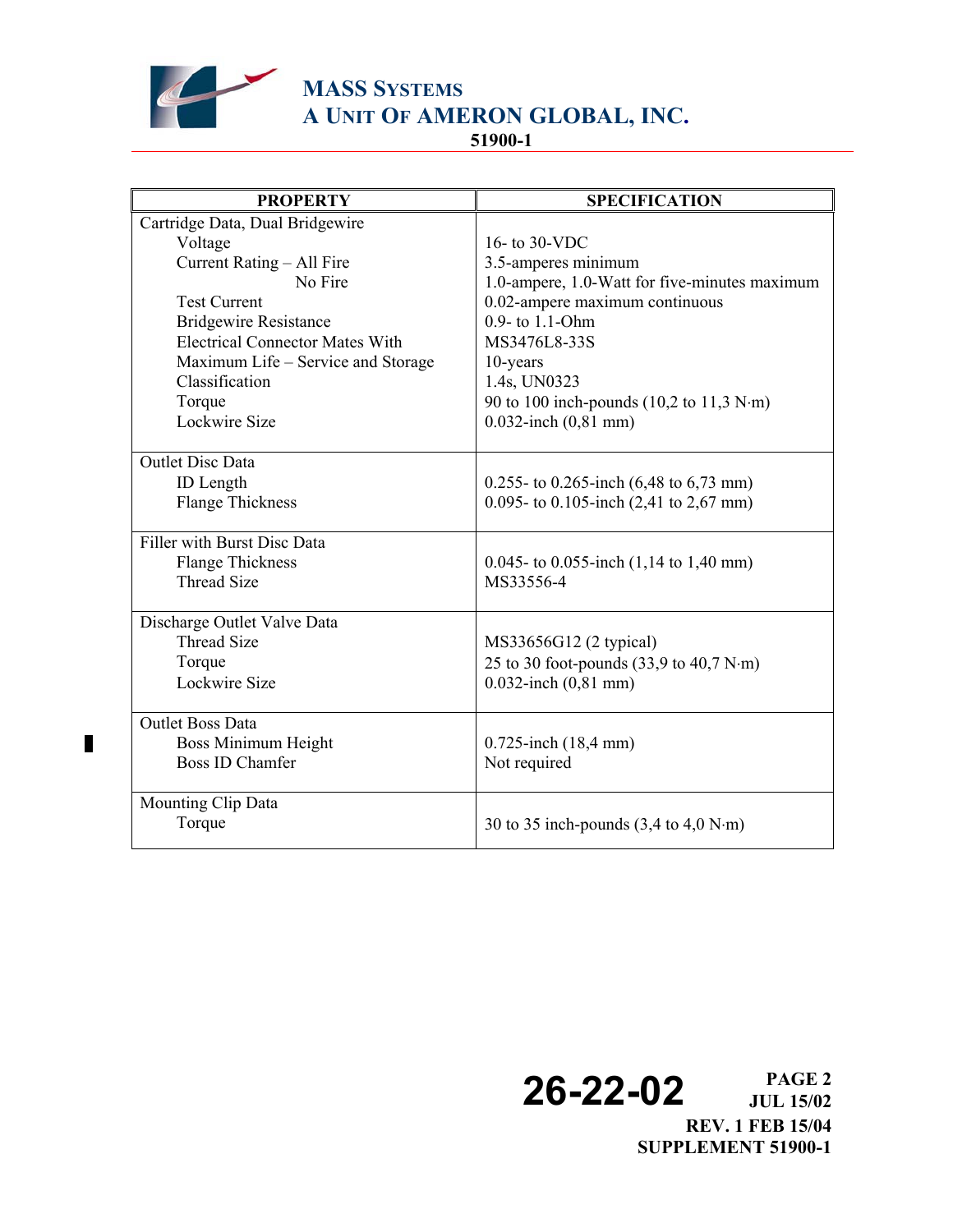

## **ASSEMBLY (INCLUDING STORAGE)**

The Nitrogen gas charge pressure for the actual temperature of the fire extinguisher is listed in Table 701.

| <b>TEMP</b><br>$\mathbf{P}$ | 600- to 625-PSIG<br>at $70^{\circ}$ F |            | <b>TEMP</b><br>$\rm ^{\circ}C$ |            | 4137 TO 4309 KPAG at<br>$21,1$ <sup>o</sup> C |
|-----------------------------|---------------------------------------|------------|--------------------------------|------------|-----------------------------------------------|
|                             | <b>MIN</b>                            | <b>MAX</b> |                                | <b>MIN</b> | <b>MAX</b>                                    |
| 60                          | 565                                   | 590        | 15,6                           | 3896       | 4068                                          |
| 61                          | 568                                   | 593        | 16,1                           | 3916       | 4089                                          |
| 62                          | 572                                   | 597        | 16,6                           | 3944       | 4116                                          |
| 63                          | 575                                   | 600        | 17,2                           | 3965       | 4137                                          |
| 64                          | 579                                   | 604        | 17,8                           | 3992       | 4165                                          |
| 65                          | 582                                   | 607        | 18,3                           | 4013       | 4185                                          |
| 66                          | 585                                   | 610        | 18,9                           | 4034       | 4206                                          |
| 67                          | 589                                   | 614        | 19,4                           | 4061       | 4234                                          |
| 68                          | 592                                   | 617        | 20,0                           | 4082       | 4254                                          |
| 69                          | 597                                   | 622        | 20,6                           | 4116       | 4289                                          |
| 70                          | 600                                   | 625        | 21,1                           | 4137       | 4309                                          |
| 71                          | 603                                   | 628        | 21,7                           | 4158       | 4330                                          |
| 72                          | 607                                   | 632        | 22,2                           | 4185       | 4358                                          |
| 73                          | 610                                   | 635        | 22,8                           | 4206       | 4378                                          |
| 74                          | 614                                   | 639        | 23,3                           | 4234       | 4406                                          |
| 75                          | 618                                   | 643        | 23,9                           | 4261       | 4434                                          |
| 76                          | 621                                   | 646        | 24,4                           | 4282       | 4454                                          |
| 77                          | 625                                   | 650        | 25,0                           | 4309       | 4482                                          |
| 78                          | 629                                   | 654        | 25,6                           | 4337       | 4509                                          |
| 79                          | 632                                   | 657        | 26,1                           | 4358       | 4530                                          |
| 80                          | 637                                   | 662        | 26,7                           | 4392       | 4565                                          |

#### **Pressure Versus Temperature Fill Chart Table 701**

**26-22-02 PAGE 701/702 JUL 15/02 SUPPLEMENT 51900-1**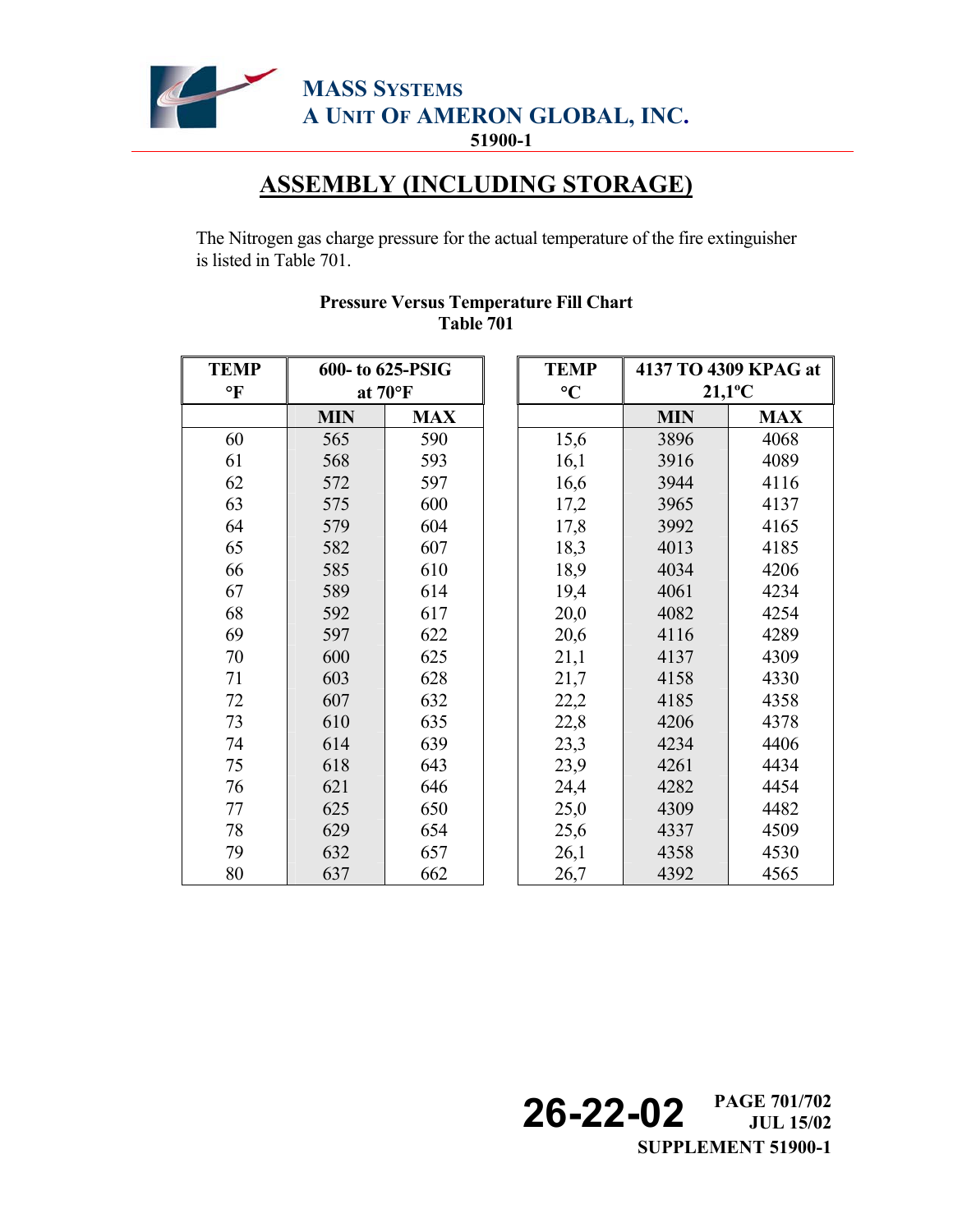

### **SPECIAL TOOLS, FIXTURES, AND EQUIPMENT**

Special tools, fixtures, and test equipment required for maintenance of the fire extinguishers are listed in Table 901. Equivalent items may be substituted.

| <b>NOMENCLATURE</b>                             | <b>PART OR</b><br><b>SPECIFICATION</b><br><b>NUMBER</b> | <b>SOURCE (CAGE)</b>                                   |
|-------------------------------------------------|---------------------------------------------------------|--------------------------------------------------------|
|                                                 |                                                         |                                                        |
| Cap, Hydrostatic Test,<br><b>Discharge Boss</b> | 91021-1                                                 | MASS Systems, A Unit of Ameron<br>Global, Inc. (0FRR4) |
| Charging Fixture                                | 23540-1                                                 | MASS Systems, A Unit of Ameron<br>Global, Inc. (0FRR4) |
| Cradle                                          | 91033-60                                                | MASS Systems, A Unit of Ameron<br>Global, Inc. (0FRR4) |
| Discharge Tool                                  | 91097-1                                                 | MASS Systems, A Unit of Ameron<br>Global, Inc. (0FRR4) |
| <b>Outlet Safety Cap</b>                        | 27319-1                                                 | MASS Systems, A Unit of Ameron<br>Global, Inc. (0FRR4) |
| Resurfacing Tool, Discharge Boss                | 91044-1                                                 | MASS Systems, A Unit of Ameron<br>Global, Inc. (0FRR4) |
| Resurfacing Tool, Fill Boss                     | 91045-1                                                 | MASS Systems, A Unit of Ameron<br>Global, Inc. (0FRR4) |
| Safety Chamber, Cartridge                       | 91035-2                                                 | MASS Systems, A Unit of Ameron<br>Global, Inc. (0FRR4) |
| <b>Welding Fixture</b>                          | 91100-1                                                 | MASS Systems, A Unit of Ameron<br>Global, Inc. (0FRR4) |

#### **Special Tools, Fixtures, and Equipment Table 901**

**26-22-02 PAGE 901/902 JUL 15/02 SUPPLEMENT 51900-1**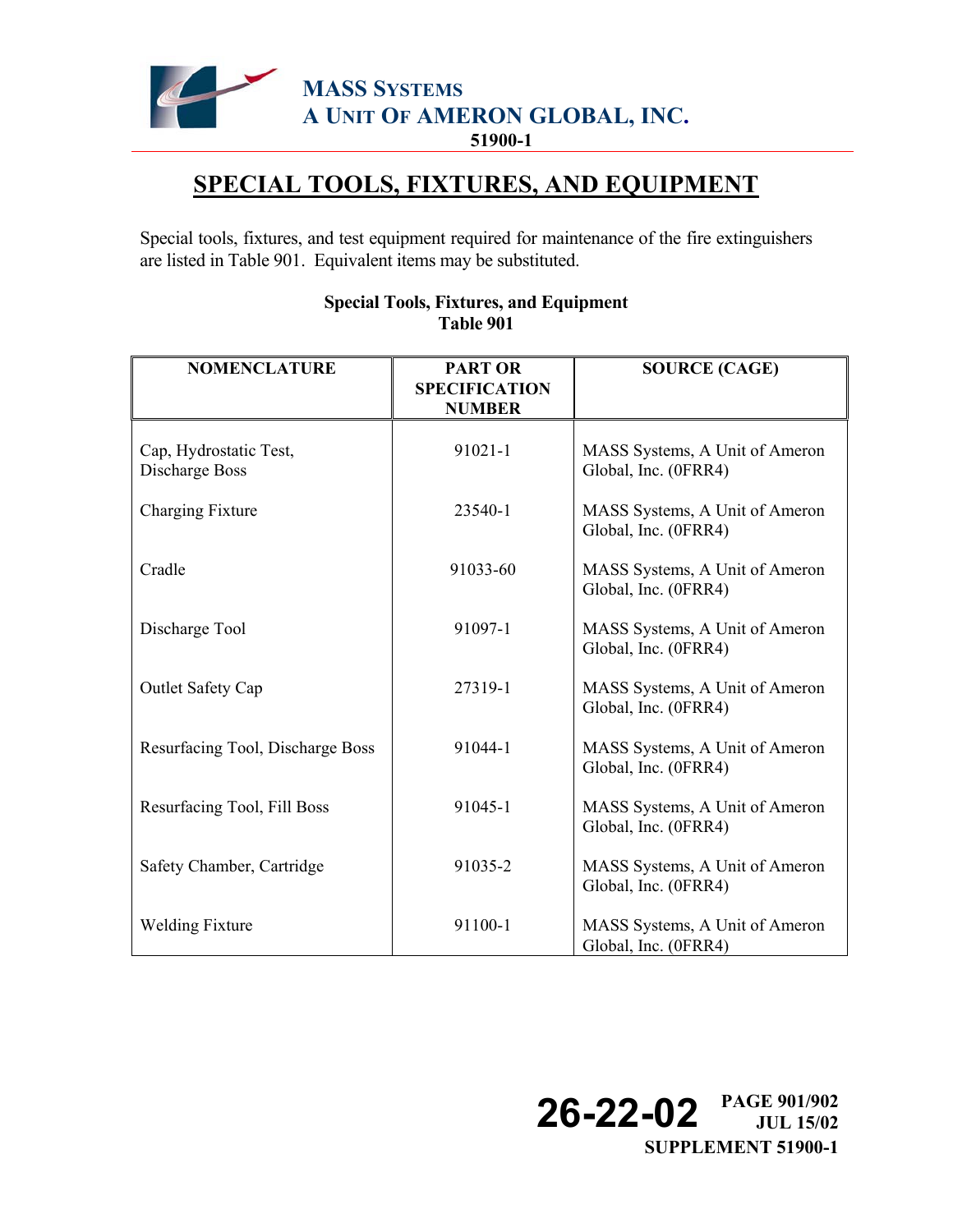

## **THIS PAGE INTENTIONALLY LEFT BLANK**

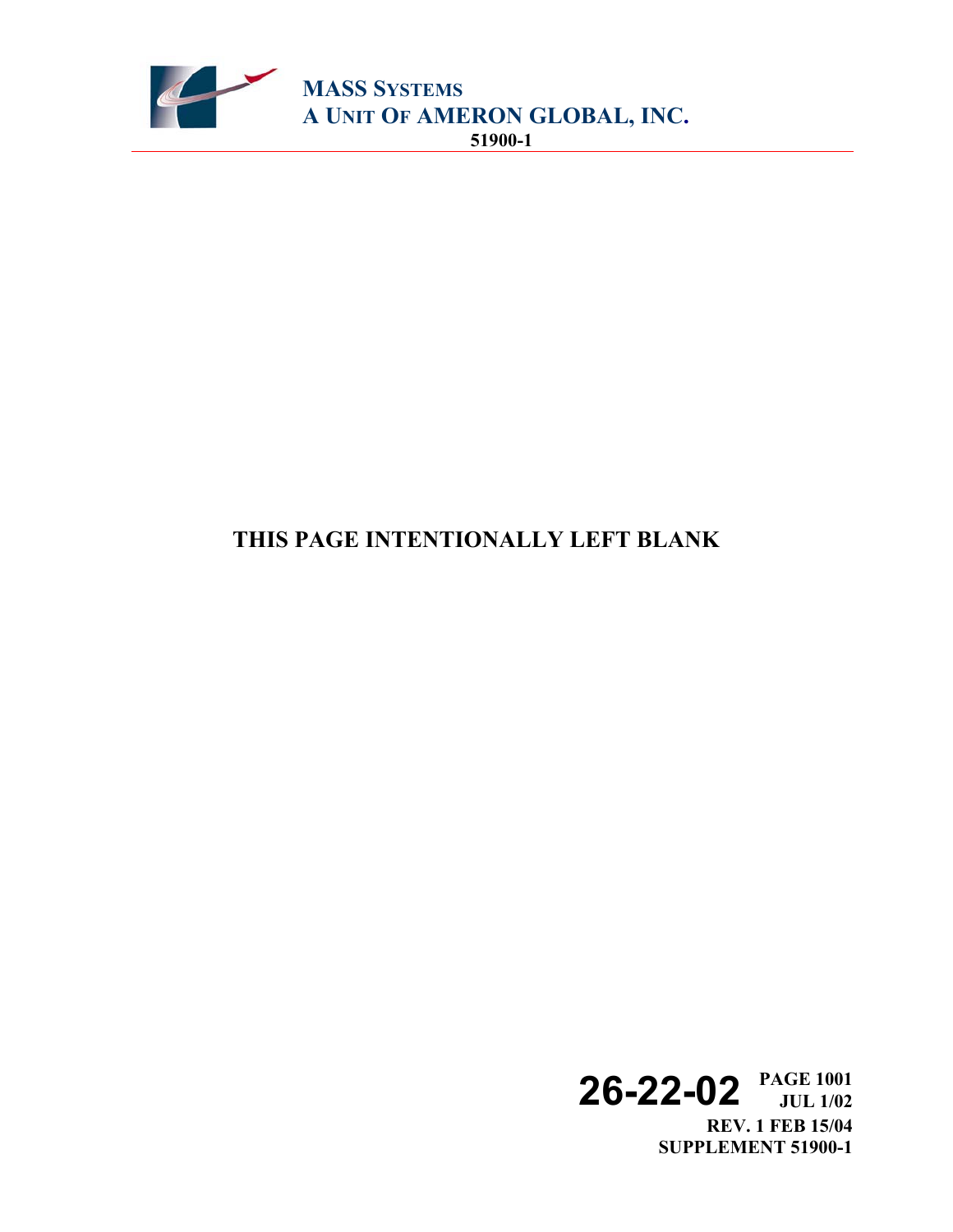

 $\blacksquare$ 

П

**ILLUSTRATED PARTS LIST**



**IPL FIGURE 1. FIRE EXTINGUISHER EXPLODED VIEW**